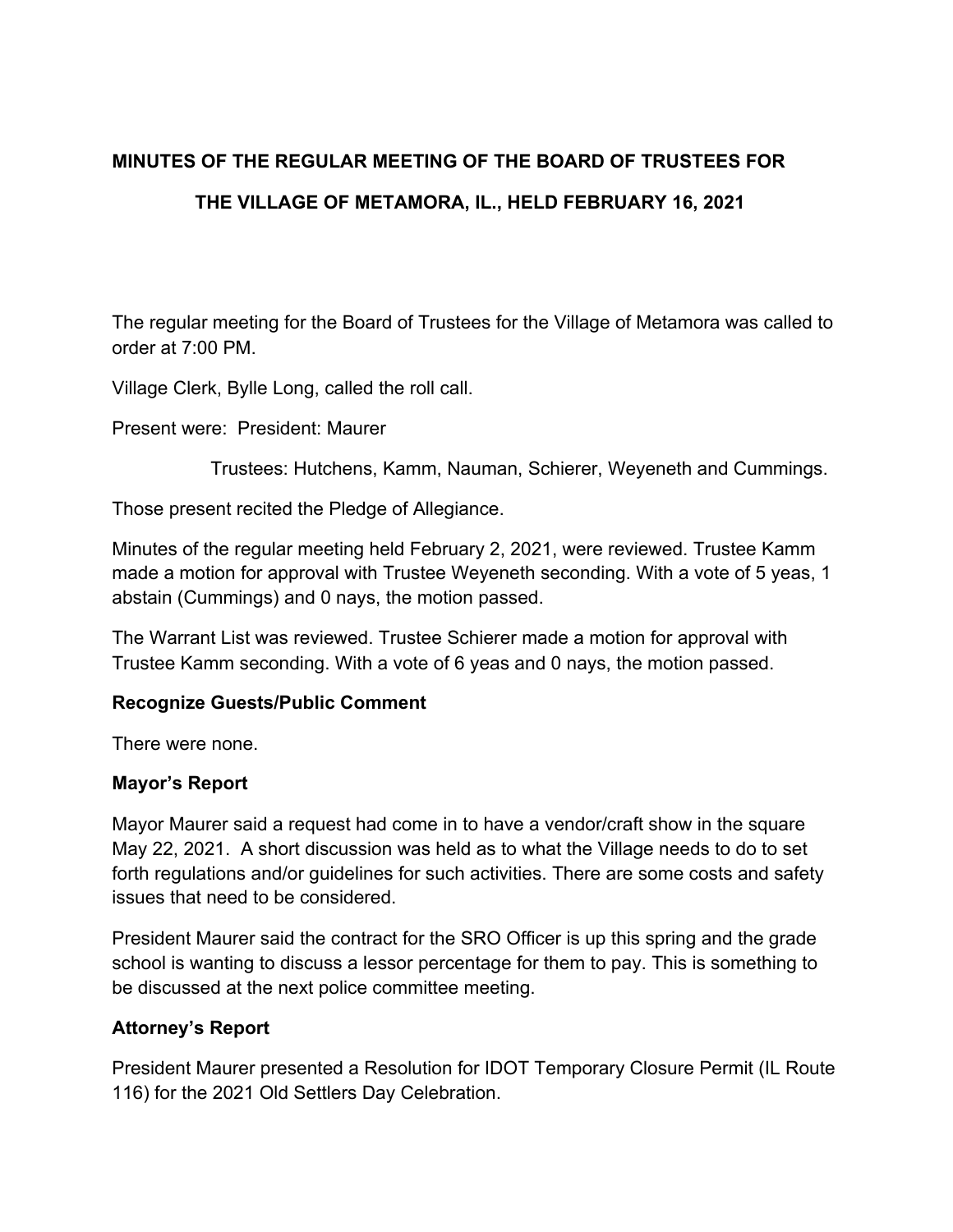Trustee Schierer made a motion to approve the Resolution with Trustee Weyeneth seconding. With a vote of 6 yeas and 0 nays, the motion passed.

President Mayor said the Board should review the draft for the Intergovernmental Agreement with the Park District for Storm Sewer Drainage at Brighton Park that Attorney Brunton has presented. A short discussion was held on the issue.

# **Engineer's Report**

There was no report.

# **Treasurer's Report**

CASH BALANCES

Cash balances as of January 31, 2021, increased \$191,268, a 3.46% increase from December 31, 2020.

## MAJOR RECEIPTS

| State of Illinois – Taxes                             | \$88,187 |
|-------------------------------------------------------|----------|
| State of Illinois - Motor Fuel Taxes                  | \$12,070 |
| State of Illinois – Coronavirus Relief Fund \$139,185 |          |
| <b>MAJOR DISBURSEMENTS</b>                            |          |
| <b>Farnworth Group</b>                                | \$10,803 |

**INVESTMENTS** 

Funds were invested during the month of January in the Money Market at Commerce Bank earning interest at a rate of .05%. The Insured Cash Sweep Account at Goodfield State Bank earning interest at .5% on the balance at January 31, 2021. The Goodfield State Bank Money Market earned interest at a rate of .1% on the balance at January 31, 2021.

# **Public Works Dept.**

Trustee Nauman/Trustee Cummings had nothing to report.

Trustee Nauman set committee meetings for March 9, 2021 starting with the Police Committee at 5PM and the rest to follow.